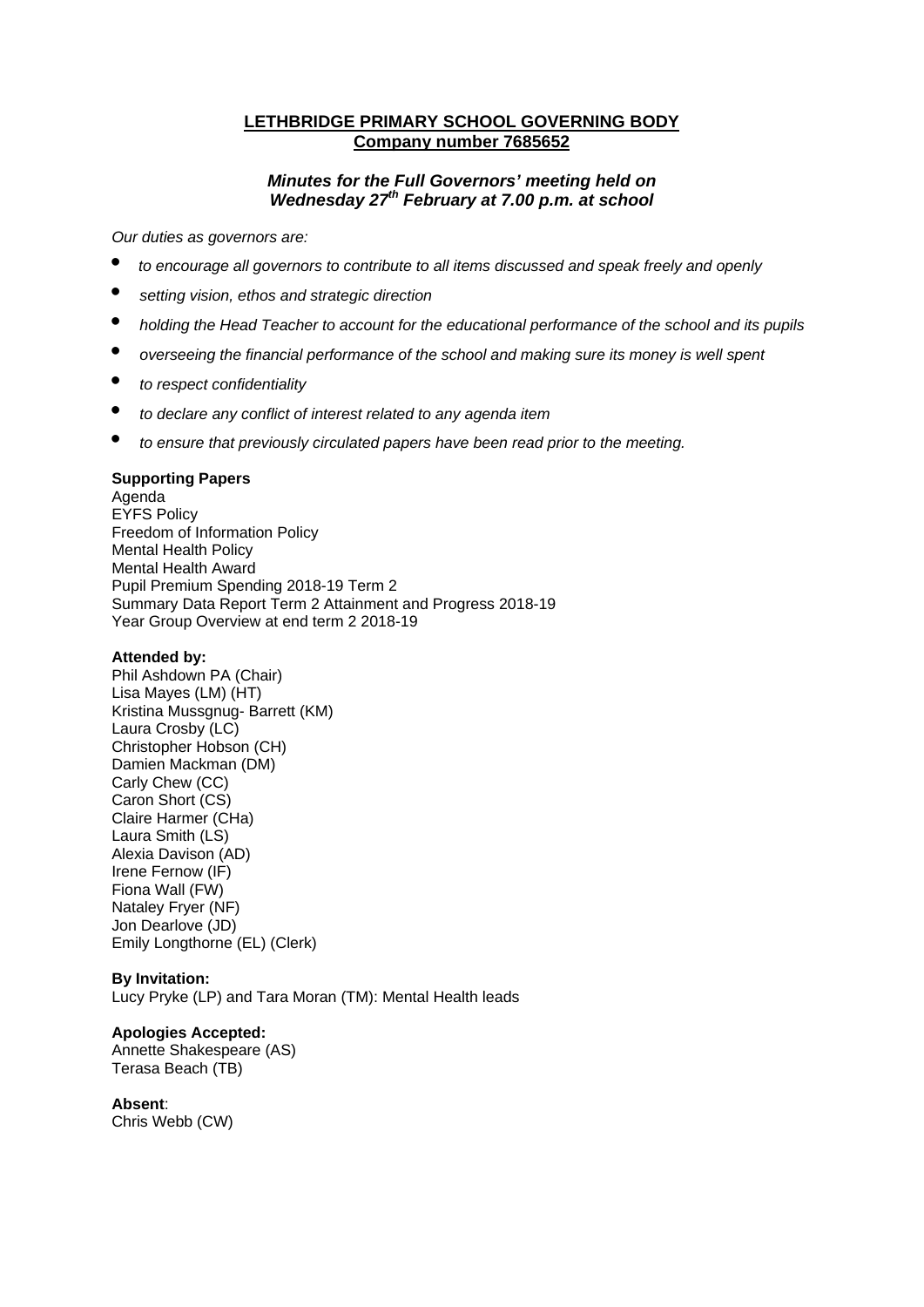### **1) Welcome, apologies and declarations of interest**

PA welcomed all to the meeting, with special thanks to Lucy and Tara for coming in to inform governors on mental health activity in school.

Apologies were accepted from Terasa and Annette.

### **2) Notification of items for AOB**

1. LM- Staffing

### **3) Minutes of Previous Meeting held 28.11.18**

The minutes were accepted and signed as a true record of the meeting.

### **4) Matters Arising**

LM/Clerk to produce table of link governor roles and SDP responsibilities- Complete. (See Minute 11)

Clerk to add EYFS policy to this agenda- Complete.

PA drew attention to the lengthly discussion held at the last meeting about new signange preventing cars from stopping outside school. LM said that this has been implemented from half term. JD informed governors that he spoke to the council because they believed the area is within the shool's lease and that fining deliveries, teachers unloading heavy bags and parents would negatively impact the school. JD opened a conversation with the legal department at the council who replied that it is experimental, and reassured him that teachers and deliveries should not be penalised. JD said he will continue the dialogue to find out how to object to any fines that come. CS asked if there was a camera installed? LM replied that there is not, but there is a car with a camera that comes around.

LC added that she had been approached by parents about the issue of parents in cars idling outside the school and wondered where the best place to take that was? CS suggested the residents association. LC said that when children start in reception parents receive information on the radius and where to park and asked if this went out every year? LM replied that it does not, but it could be used more often. LM said she will include this in her next newsletter to parents. **ACTION LM.** CHa suggested mentioning that the new parking situation was not introduced by the school. PA and CS added that driving to school is monitored in Walk to School Week. LC noted that as the catchment area expands, more parents will drive to school. LM informed governors that another local school has a similar issue. LM added that Tracey Owen monitors parking before school Monday- Thursday. CHa said that parents dropping off for Big A club are forced to use the staff car park. LS informed governors that you can park on one side of Lethbridge road for one hour.

#### **5) Head Teacher's data report**

LM circulated the Summary Data Report Term 2 Attainment and Progress 2018-19 and Year Group Overview at end term 2 2018-19 prior to the meeting. She informed governors that the current online tracking system 'School Pupil Tracker Online' is closing from December 2019 so they are looking for a new system to implement from September. LM said they are looking at what the other schools in the cluster and around Swindon use but they are unsure how the data will transfer over. KM asked if the data can be archived? LM replied that the data won't be lost but she is unsure how it will look, she will keep governors informed. CHa added that she has spoken to teachers who use 'Target Tracker.'

LM told governors that Ofsted have re-written their inspection guidance, and as part of teacher workload says 'data drop' should take place only twice per year and they will not look at internal data reports as evidence, only statutory data. PA added that the school runs data to assist themselves and not for Ofsted anyway. LM agreed as data opens conversations within the senior leadership team.

LM drew governors attention to key points from the data. Gender difference- Year 3 has 41 girls and 28 boys, year 4 has 30 girls and 39 boys.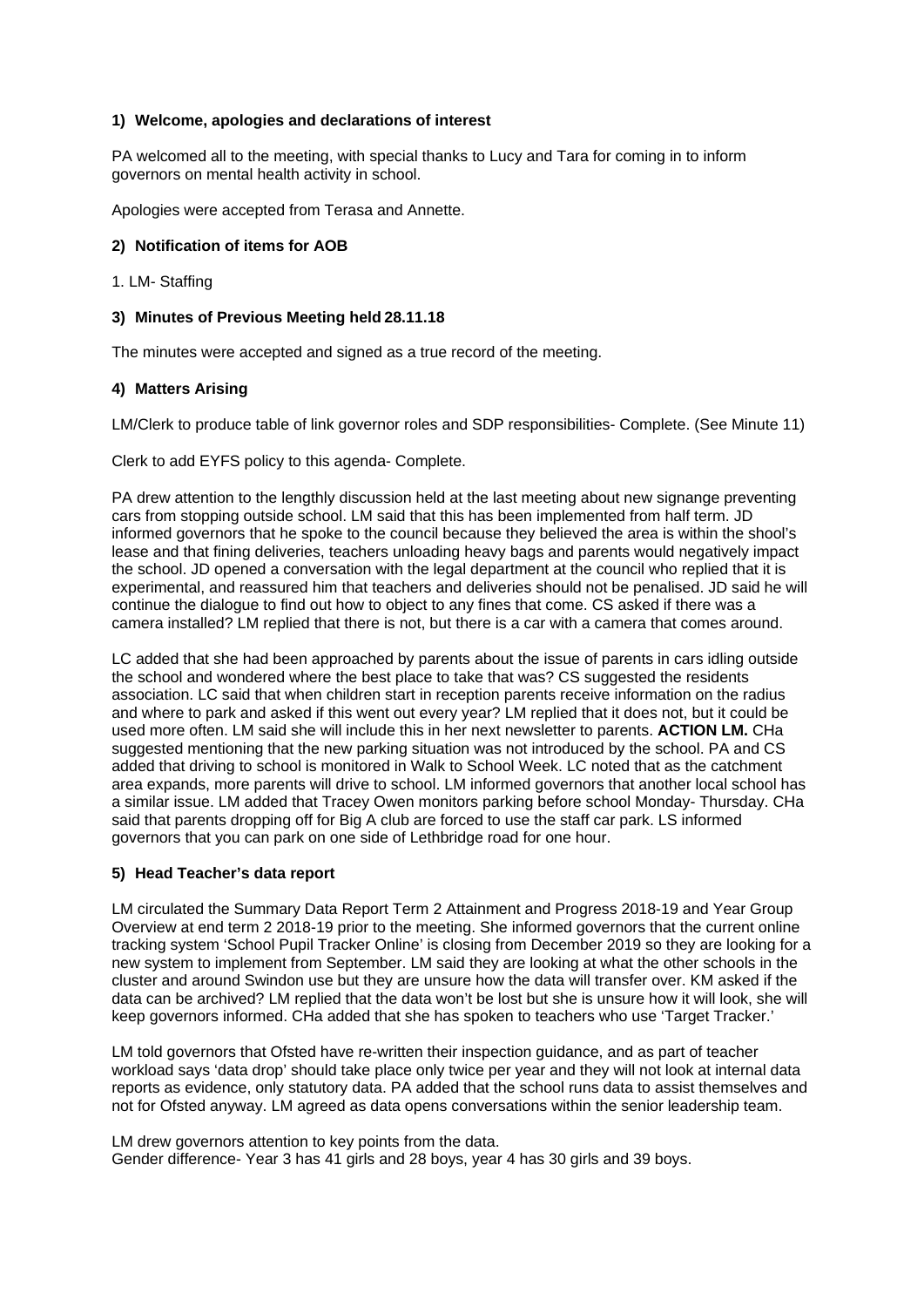Year 1- Expected looks high but LM warned to be mindful that the change from the EYFS to year 1 may show that children have made excellerated progress which could even out more at the next data drop. LM said phonics data will be added soon and that the progress in phonics so far is fantastic. LM inforned that they are using old phonics assessments and in term 1 28% passed and in term 2 60% passed. LM added that they have extended the expectations of phonics in EYFS which is having an impact.

Year 3- LM said that the number of children with Expected in reading and writing has dropped down which they believe is due to the transition between year 2 and year 3 and that they will progress as the year goes on. LM reported that they are pleased with the ethnic minority groups/ EAL data and the 'Race to English' intervention in year 3 and 4 is working well.

Year 4- LM said that they are pleased with the pupil premium children, of 5 in year 4, 2 showed expected progress and 3 excellerated progress.

Year 5- LM drew attention to boys' writing, she reported that four children new to the year group are all boys and EAL with a below average KS1 result or no result, however they are making good progress.

Year 6- LM said they are very pleased with the data. They are targetting six children to get to Expected in reading as they need practise with comprehension tests. LM added that Year 6 has a more significant amount of children with specific learning difficulties who they supporting as much as they can. LM said they are feeling confident about getting 80% in reading and writing SATS, which is slighly lower than last year but still about 15% above national.

KM enquired about a fluctuation in pupil numbers in the data, for example Year 3 reads 16 then 10. KM asked if this was due to children leaving school and new arrivals? LM replied that it was, as they track using previous data which can make target setting difficult. KM suggested it may be worthwhile to get information on how many children come and go as it is difficult to compare targets when they are not the exact same children. LM said that from Ofsted's point of view, anyone who arrived before Year 5 are not considered differently to children who have always been at Lethbridge. KM asked if the decrease in gifted and talented children was down to a child leaving? LM replied yes. KM suggested stating for each year group how many children left and joined Lethbridge in the academic year as in recent years there has been an increase in changes. LM agreed that there had, often due to six month contracts at Nationwide. KM added that it could have an impact on children's well-being as they are losing friends. LM agreed to add information on children leaving and joining Lethbridge in her data reports to governors.

#### **6) SDP Progress review**

Lucy Pryke and Tara Moran gave governors a presentation on Mental Health and Well-being. TM informed governors that 1in4 British adults suffer mental health problems and 1in10 children, which is equivalent to 3 or 4 per class. TM said that the key mental health problems in children are anger, anxiety/panic attacks, depression and eating problems. TM reported that 9in10 young people with mental health problems feel that they are stigmatised and 3in4 fear the reaction of their friends. TM said that you don't need to be an expert to help, you just need to open a conversation and show that you are available and care.

TM informed governors of what is already taking place in school; ELSAs, Rainbow and Sensory rooms, PHSE Jigsaw lessons, Play therapy, Young carers, Early Help Record plans, TAMHs and CAMHs. LP informed governors that through assemblies the children have been told who the ELSAs are, who they can talk to and they watched a video about mental health. LP said that every class recently took part in Laughology workshops which was supported by Friends of Lethbridge. TM explained that this gave them a tool to help them change their mindset, e.g. FLIP: focus on the positives, language, imagine and power pose. LP said they are incorporating this into Jigsaw lessons to embed it into the school ethos. LP added that they received the Healthy Schools Award, hold Antibullying week, Mental health day/week, Healthy Schools Council, playtime buddies and partnership with parents, including SENCO drop ins, parents evening and parents support. TM added that this information is available to parents on the website.

LP reported that nationally 83% of teaching staff feel stressed and that teaching is "one of the three most stressful occupations." LP said that there are things in place to support staff, such as Occupational Health, Educational Support Partnership, Unions and counselling through SEMH (Nylands). LP added that they adhere to NUT conditions for working hours, teachers are not required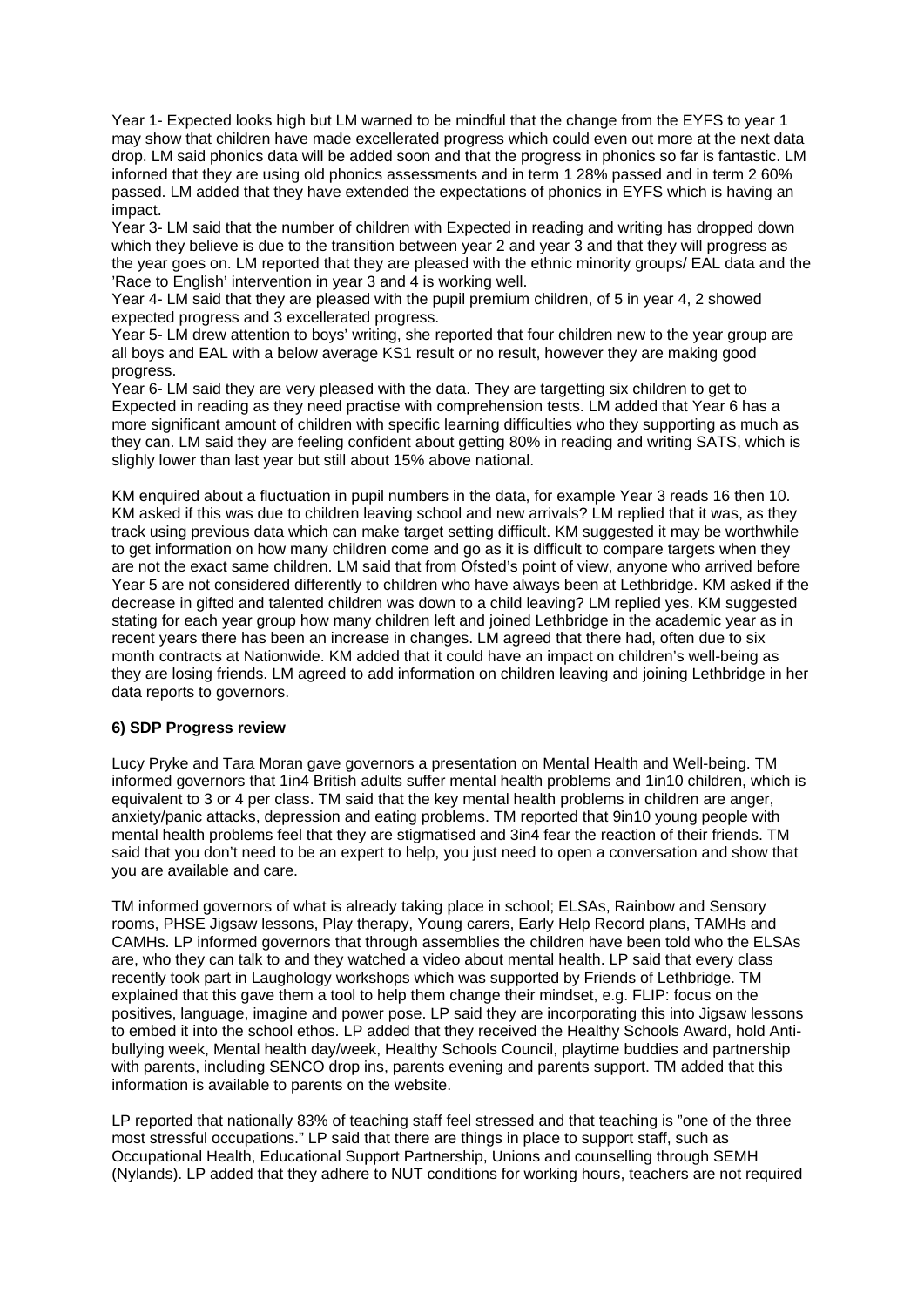to work lunchtimes or run clubs and they do not feel "checked up on." LP said that SLT are available on walkie talkies for support with challenging behaviour and that there is a board in the staff room where staff can thank each other to spread kindness.

LP informed governors that they have submitted the application for the Mental Health Award and next they will be analysing staff questionnaires and 7th May will be Mental Health Awareness Day.

PA thanked TM and LP and asked governors if they had any questions? LC asked if their work had made a difference with the children? LP replied that the ELSAs and interventions are running well and children are excited to attend them and that children have approached the ELSAs directly for support. CS said that she has seen children using the FLIP tool, TM added that the football team have been using it and have invented their own power pose!

TM and LP left the meeting at 7:16pm. CS then took governors to see the new Sensory Room. PA commented that the presentation was a very useful way of reporting on SDP activity. PA asked LM when they will find out if they received the award? LM said she will let governors know. **ACTION LM.** PA added that it would be interesting to see if the staff questionnaires elicit anything that is not already in place.

### **7) Pupil Premium update**

LM circulated the Pupil Premium Spending report prior to the meeting. She informed governors that she reviews spending and progress in terms 2, 4 and 6. LM added that it can be difficult to quantify benefits for social and emotional needs, but that services are being used well and are having a positive impact. PA asked if anyone had any questions? There were no questions.

### **8) Safeguarding update**

CS informed governors that PA had come into school for a Safeguarding walk. **ACTION PA-** Circulate notes. CS also said that they had an audit from Sarah Turner which PA also attended and it went very well and they have received verification. CS said there are a few minor points to work on and CS will inform governors on progress made by uploading information into the safeguarding folder on Governorhub. CS informed governors that as part of the audit, staff were asked to complete a survey to which there were 53 responses. CS said that Sarah was impressed with the response which enabled weighty evidence for verification. CS said that there were a few anomalies but nothing significant. PA added that the survey was extremely useful, as it checks that the policies are embedded in daily practice. CS informed governors that they are looking into a way of changing the current system from being paper-based to make it more efficient, for example including information on attendance and behavior. CS said that someone is coming in to demonstrate a software tool used by other schools which allows everyone working with children to check and log information on children which is shared with other agencies. CS added that this could also be useful for data. IF fed back that the safeguarding work at Lethbridge is wonderful.

#### **9) Health and Safety report**

CHa reminded governors of the audit from their insurance company which took place in November and that there are 11 actions from that audit, none are major concerns and she feels some are very minor. CHa said that she needs to tighten up the paper trail to provide evidence which is time consuming but needs to be done. CH suggested creating a health and safety email address which she could 'cc' every time she sends an email regarding health and safety. CHa replied that that is a very good idea however she feels the auditor wants a file of hard evidence and that if she is not in school, others can access it. LM reminded governors that the auditor is coming from an insurance point of view. CHa said that she will keep governors updated.

#### **10) Policies :**

KM asked if anyone had any comments or questions?

Freedom of Information: DM asked how the policy worked with regards to GDPR, for example it mentions asking for information on governors on the website in item 6. The governors agreed that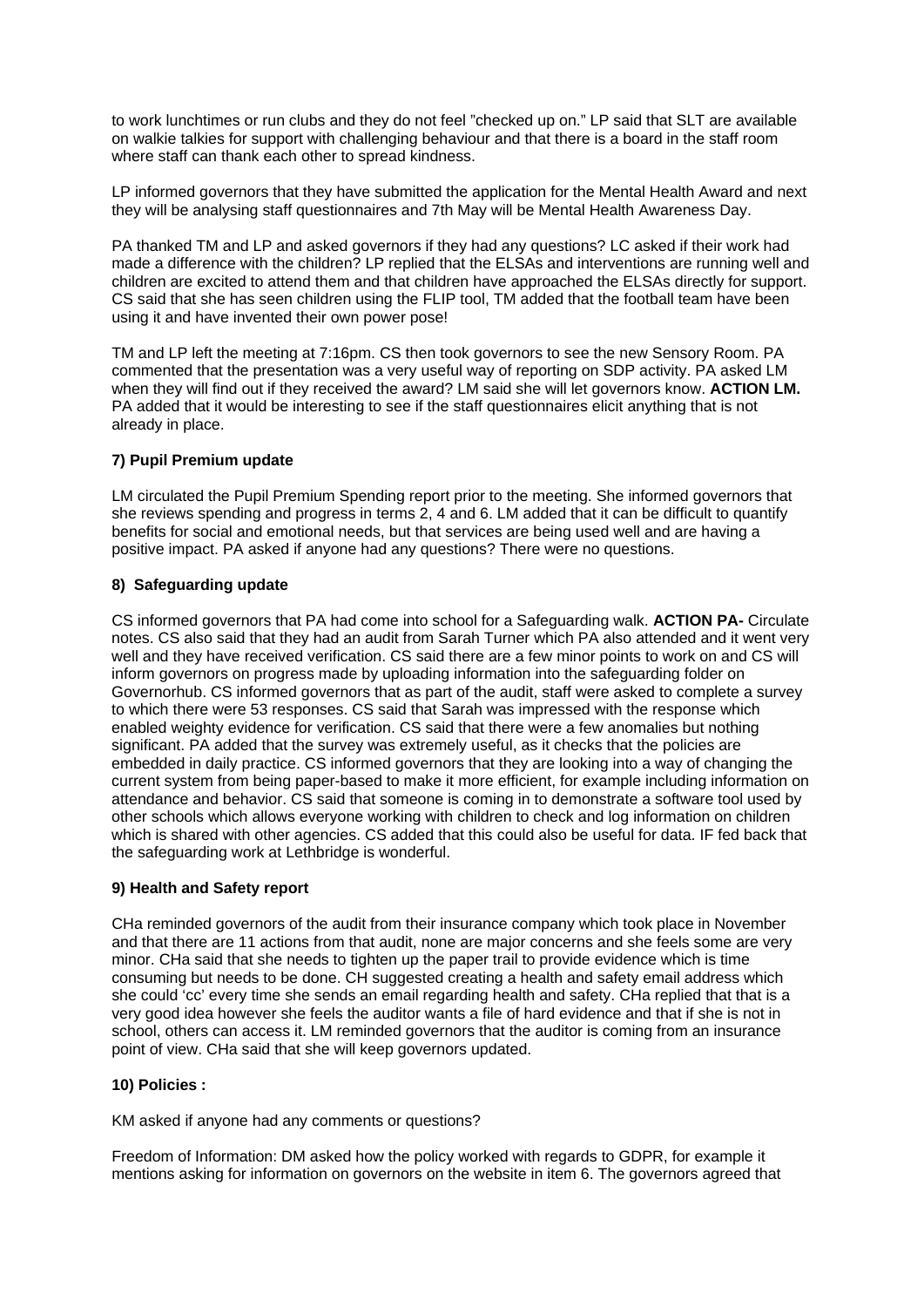governors contact details have never been on the website. LM asked to look into the policy further. KM recommended postponing it to the next meeting. **ACTION CLERK-** Add to next agenda. LM asked EL to send the policy to CM for her to ask the GDPR officer to cross-reference with GDPR guidelines and check compliancy. **ACTION CLERK.** 

The EYFS and Mental Health policies were approved by governors. IF added that she thought they are lovely and well written.

### **11) Report on HT Performance Review**

PA informed governors that the review panel and an external advisor had met to review LM's performance targets and that she had met her targets and new targets have been set. PA added that they will meet earlier in the next academic year.

# **12) Report on SACRE letter**

PA informed governors that they had received a letter from SACRE who ensure that schools are delivering the Religious Education curriculum well and from looking at our website they have said that everything needed has been published. LM said it gave a red/amber/green rating and we received green.

# **13) Governor Updates:**

PA clarified link governor roles:

Safeguarding- Phil Humanities- Fiona Arts- Alexia Sport- Chris H English- Laura C Modern Foreign Languages- Jon EYFS- Annette STEM- Nataley and Damien SEN- Kristina Disadvantaged- Laura S Most Able- Terasa

PA read the suggested SDP responsibilities as follows:

- 1. *Reviewing the Curriculum* Fiona, Alexia, Chris, Laura C, Damien, Nataley, Jon, Annette
- 2. *Behavior-* Phil and Terasa S (Lisa)
- 3. *Mental Health and Well-being-* Irene (Tara and Lucy)
- 4. *Wider Community and Social Media* Phil (Cathy)
- 5. *Gender and EAL* Kristina and Laura S (Claire and Caron)

PA suggested visiting school during this and the next term to make reporting on the SDP more effective than looking at the document and that this will give governors greater involvement and understanding which can then help set objectives for the next year. **ACTION CLERK-** Circulate link roles and SDP responsibilities.

# **14) Renew subscription to Governor Support**

PA informed governors that the annual cost of Governor Support is £1500 for the year (April to March), which excludes the cost for Governorhub. PA asked if governors had opinions on continuing the subscription? LM asked EL if she found it useful. EL replied that she did, that she receives advice as well as training from clerk's networking and 1:1 meetings. KM added that it is useful when new legislation is passed, though she added that they may not access the training enough. LM asked if there is a list of training attended to see if a course needs re-attending. EL replied that she has a list of all training taken. PA reminded governors to share training on Governorhub and let EL know so she